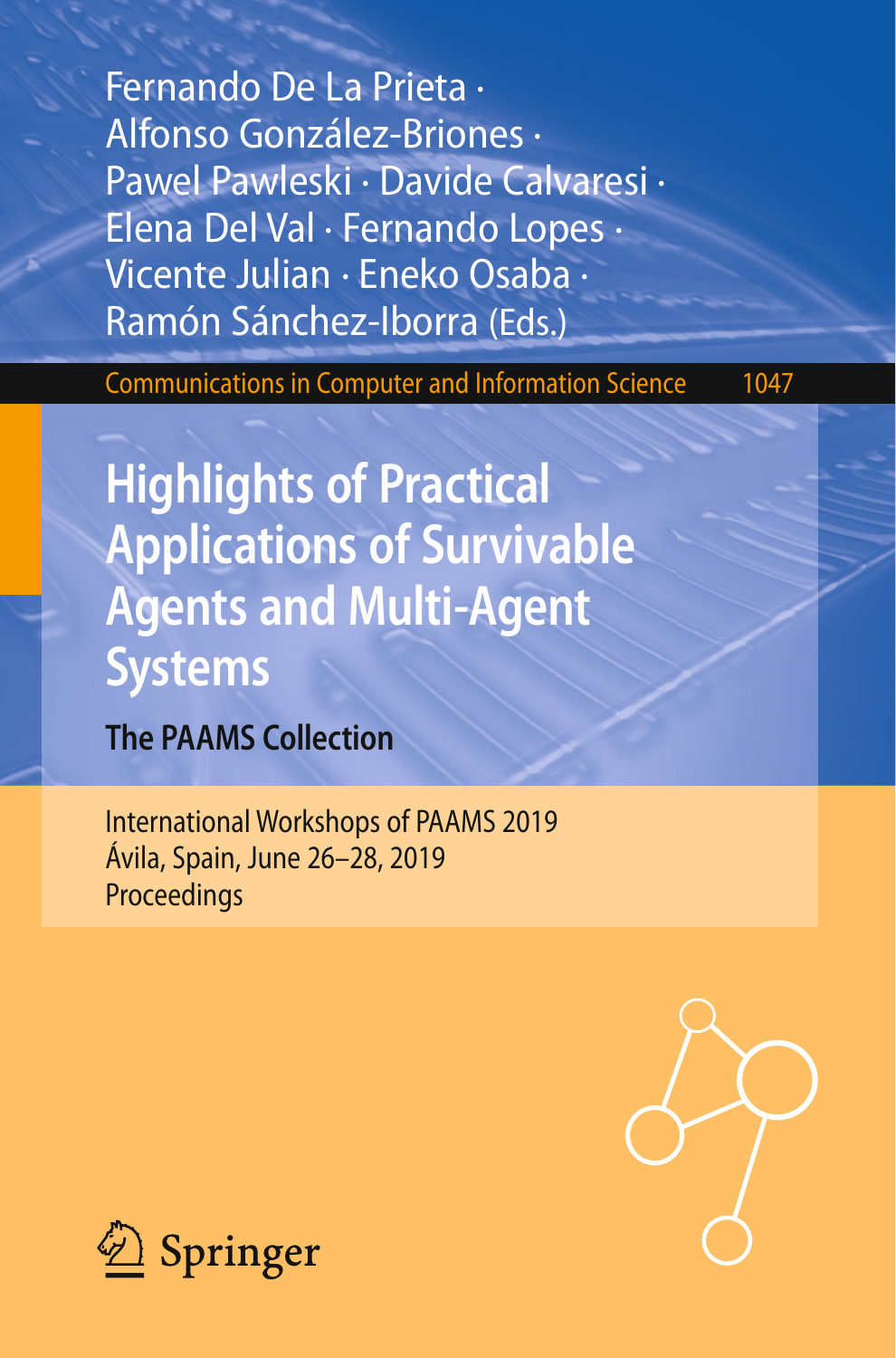| Cross Chain Bribery Contracts: Majority vs Mighty Minority<br>Quang Tran, Lin Chen, Lei Xu, Yang Lu, and Weidong Shi                                                                                                                     |            |  |  |  |
|------------------------------------------------------------------------------------------------------------------------------------------------------------------------------------------------------------------------------------------|------------|--|--|--|
| <b>Workshop on MAS for Complex Networks and Social Computation (CNSC)</b>                                                                                                                                                                |            |  |  |  |
| Decentralizing Decision Making Process of Simultaneous Bilateral<br>Negotiations of Large Multiagent Systems in e-Commerce<br>Subha Fernando, Damith Premasiri, Vishma Dias, Upali Kohomban,<br>Yohan Welikala, and Harsha Subasinghe    | 137        |  |  |  |
| Collective Behavior of Large Teams of Multi-agent Systems<br>Franciszek Seredyński and Jakub Gąsior                                                                                                                                      | 152        |  |  |  |
| Asymmetric Information and Learning by Imitation in Agent-Based<br>Luca Gerotto, Paolo Pellizzari, and Marco Tolotti                                                                                                                     | 164        |  |  |  |
| A Preliminary Ontology for Human-Agent Collectives.<br>Pablo Pico-Valencia, Juan A. Holgado-Terriza,<br>and Luz M. Sierra Martinez                                                                                                       | 176        |  |  |  |
| <b>Workshop on Multi-agent-Based Applications for Energy Markets,</b><br><b>Smart Grids, and Sustainable Energy Systems (MASGES)</b>                                                                                                     |            |  |  |  |
| Hydro-Wind Balance in Daily Electricity Markets: A Case-Study<br>Hugo Algarvio, Fernando Lopes, and João Santana                                                                                                                         | 193        |  |  |  |
| <b>Collaborative Reinforcement Learning of Energy Contracts</b><br>Tiago Pinto, Isabel Praça, Zita Vale, and Carlos Santos                                                                                                               | <b>202</b> |  |  |  |
| Potential Impact of Load Curtailment on the Day-Ahead Iberian Market:<br>A Preliminary Analysis<br>$\mathbf{1}$ , $\mathbf{1}$ , $\mathbf{1}$<br>Francisco Rodrigues, Hugo Algarvio, Fernando Lopes, Anabela Pronto,<br>and João Santana | 211        |  |  |  |
| <b>Workshop on Smart Cities and Intelligent Agents (SCIA)</b>                                                                                                                                                                            |            |  |  |  |
| Data Protection on Fintech Platforms<br>Elena Hernández, Mehmet Öztürk, Inés Sittón, and Sara Rodríguez                                                                                                                                  | 223        |  |  |  |
| A Two-Phase Context-Aware Approach to Emergency Evacuation<br>Qasim Khalid, Alberto Fernández, Marin Lujak, and Arnaud Doniec                                                                                                            | 234        |  |  |  |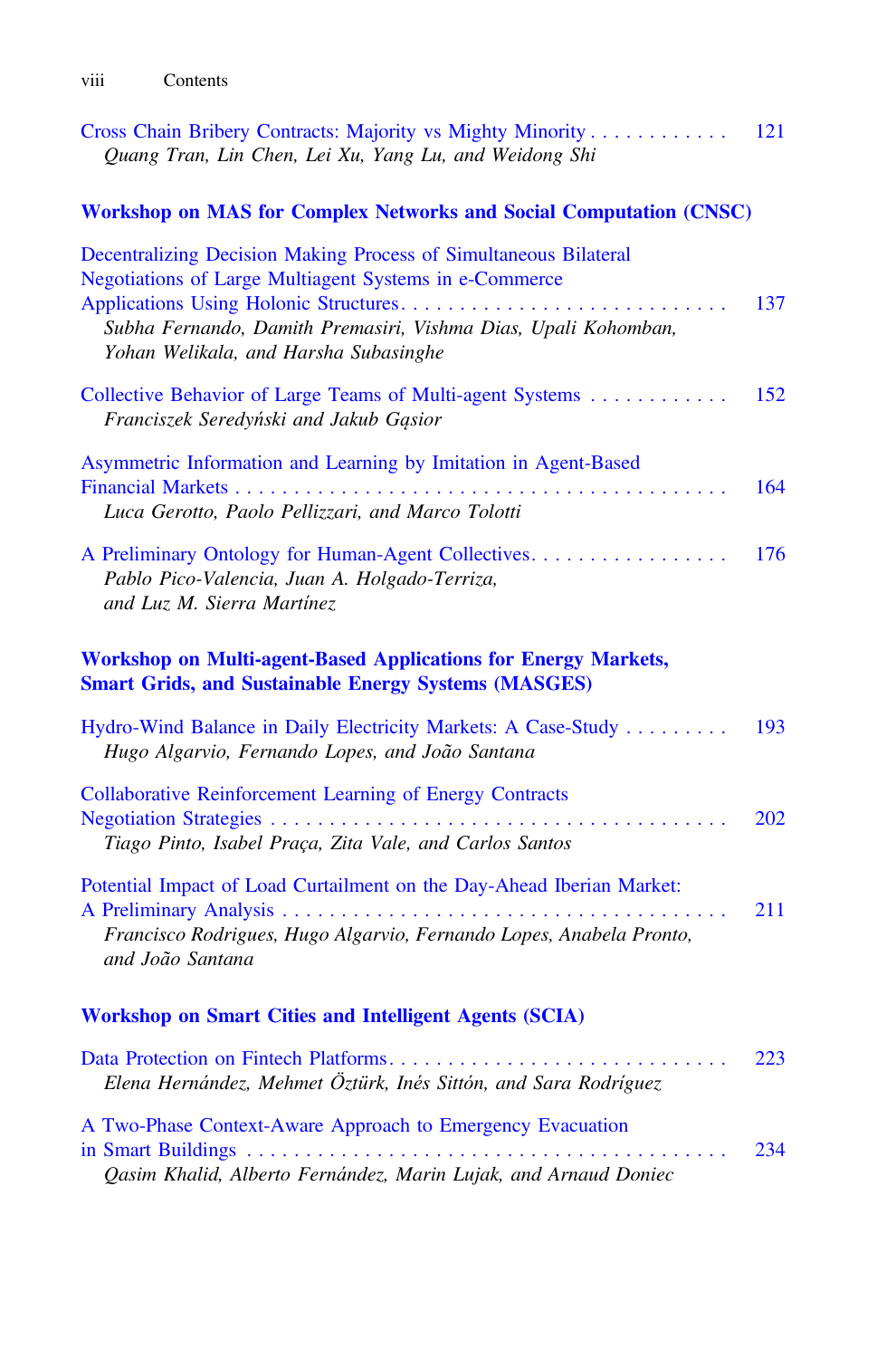

# Asymmetric Information and Learning by Imitation in Agent-Based Financial Markets

Luca Gerotto<sup>1</sup>, Paolo Pellizzari<sup>1( $\boxtimes$ )</sup>, and Marco Tolotti<sup>2</sup>

<sup>1</sup> Department of Economics, Ca' Foscari University, Cannaregio 873, 30121 Venice, Italy *{*luca.gerotto,paolop*}*@unive.it <sup>2</sup> Department of Management, Ca' Foscari University, Cannaregio 873, 30121 Venice, Italy tolotti@unive.it

Abstract. We describe an agent-based model of a market where traders exchange a risky asset whose returns can be partly predicted purchasing a costly signal. The decision to be informed (at a cost) or uninformed is taken by means of a simple learning by imitation mechanism that periodically occurs.

The equilibrium is characterized describing the stationary distribution of the price and the fraction of the informed traders. We find that the number of agents who acquire the signal decreases with its cost and with agents' risk aversion and, conversely, it increases with the signal-tonoise ratio and when learning is slow, as opposed to frequent. Moreover, price volatility appears to directly depend on the fraction of informed traders and, hence, some heteroskedasticity is observed when this fraction fluctuates.

Keywords: Agent-based modeling *·* Bounded rationality *·* Information in financial markets

# 1 Introduction

Information is of paramount importance in competitive financial markets and one of the most sought-after properties of a market is its ability to spread information in a timely manner. However, some of the paradoxical implications of information are well known and have been widely analyzed in the last decades (see, for example, Schredelseker [\[1](#page--1-3)], Kurlat and Veldkamp [\[2](#page--1-4)], Veldkamp [\[3](#page--1-5)], and the evergreen Grossman and Stiglitz [\[4\]](#page--1-6), hereafter referred to as GS). One of the celebrated achievements in GS is to show that, in exchange economies, a trading equilibrium among informed traders cannot exist, as a perfectly informative price system would not compensate arbitrageurs for their (costly) activity of information gathering and processing.

⃝c Springer Nature Switzerland AG 2 019

F. De la Prieta et al. (Eds.): PAAMS 2 019 Workshops, CCIS 1047, pp. 164–175, 2 019. https://doi.org/10.1007/978-3-030-24299-2\_14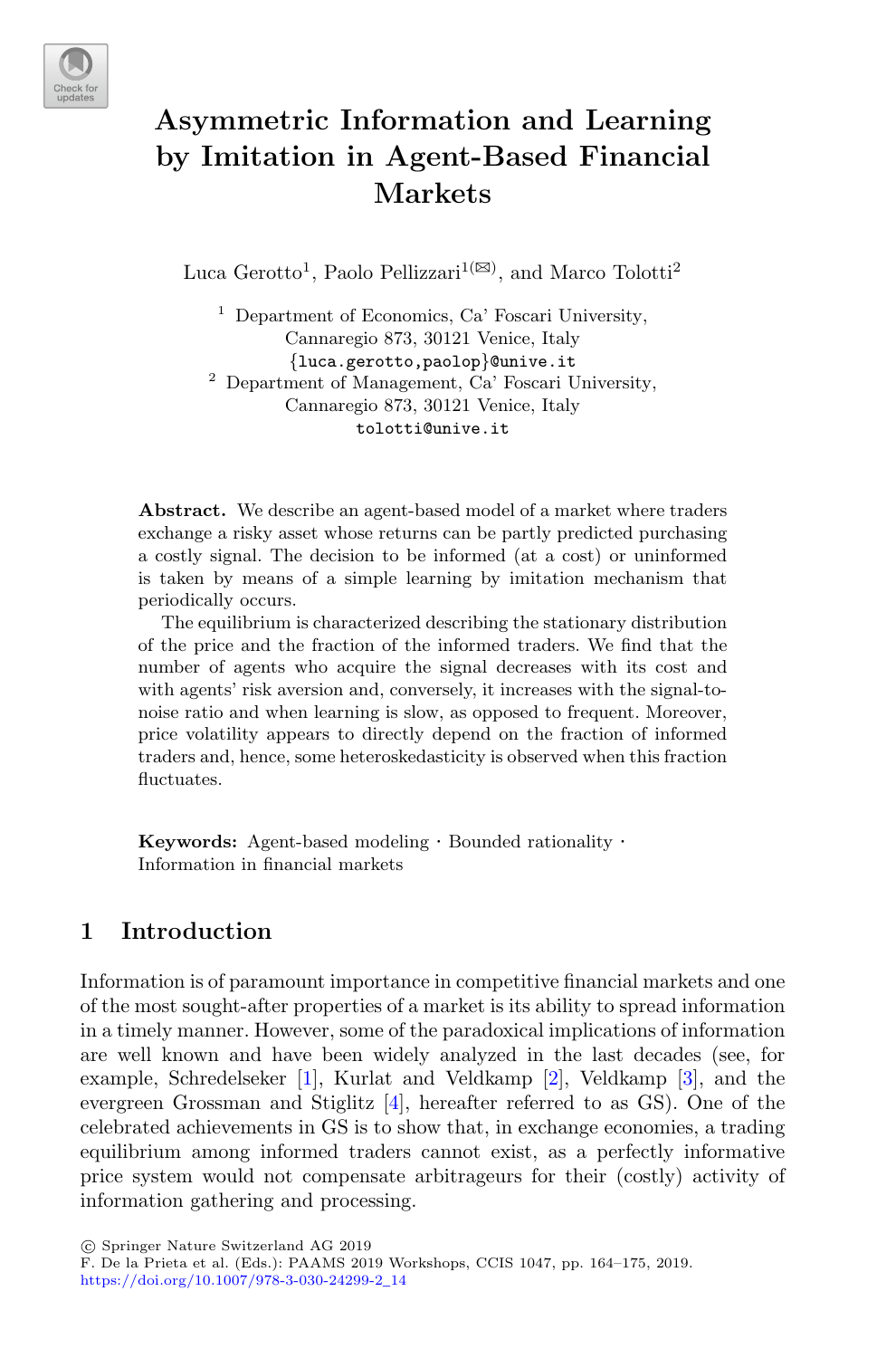In the standard treatment, fully rational agents *ex-ante* solve for the equilibrium, trading (only) at the equilibrium price given the fraction  $\lambda$  of informed traders and computing the unique  $\lambda$  that makes the expected utility of any informed agent equal to that of the uninformed one. This is a grueling task involving sophisticated cognitive and technical abilities that may belong to an abstract *Homo Economicus* but are likely to be scant in more realistic depictions of human behavior.

In this paper, we present an agent-based model of a dynamic market where the risky return depends on a random component as well as on an informative signal, which can be purchased for a constant cost. Informed agents can exploit the reduction in uncertainty provided by the signal and increase their profit by making educated bids on the future payoff. Uninformed agents do not bear any information cost and face greater risks but, intuitively, there is an equilibrium share of informed traders in which the benefits of purchasing the signal exactly offsets the cost, thus making expected profits equal for informed and uninformed traders.

In our model, agents are boundedly rational and noisily attempt to maximize their cumulated wealth over some span of time, deciding whether to acquire the signal (paying the required cost) or not. We do not assume the existence of an utility function, nor the ability to solve sophisticated maximization schemes or understand the complex endogenous structure of the stochastic equilibrium that should materialize (prices depends on the fraction of informed traders which, in turn, depends on the profit that are driven by the individual decisions ultimately responsible for the price dynamics).

Instead, we assume that traders evolve using a simple learning by imitation device: after a predetermined number of trading periods, some agents are randomly paired, compare their performance (namely, cumulated wealth) and the poorer trader ends up in copying the strategy of the richer; i.e., if the pair is formed by an informed and an uninformed agent, after learning, both will adopt the same (more favorable) strategy.<sup>[1](#page--1-7)</sup>

We obtain three main results. First, for all the values of the parameters, the model converges to some equilibrium expressed in terms of the fraction of informed and the price of the risky asset. Second, the outcome is affected, as expected, by the informativeness of the signal, but also by a set of "learning" parameters of the model, and there are situations in which heteroskedasticity of prices is observed. Finally, the length of the period used to cumulate profits has a remarkable role and, say, short-term traders prefer not to use weakly informative signals whereas the same knowledge is purchased and exploited if more periods are allowed to average profits.

#### 1.1 Related Literature

We depart from the seminal GS setup in that the "game" is no longer static but dynamically develops in a series of periods through an explicit learning

<sup>&</sup>lt;sup>1</sup> To preserve diversity in the population, we add also a minimal degree of random "mutation" in every period, see the details below.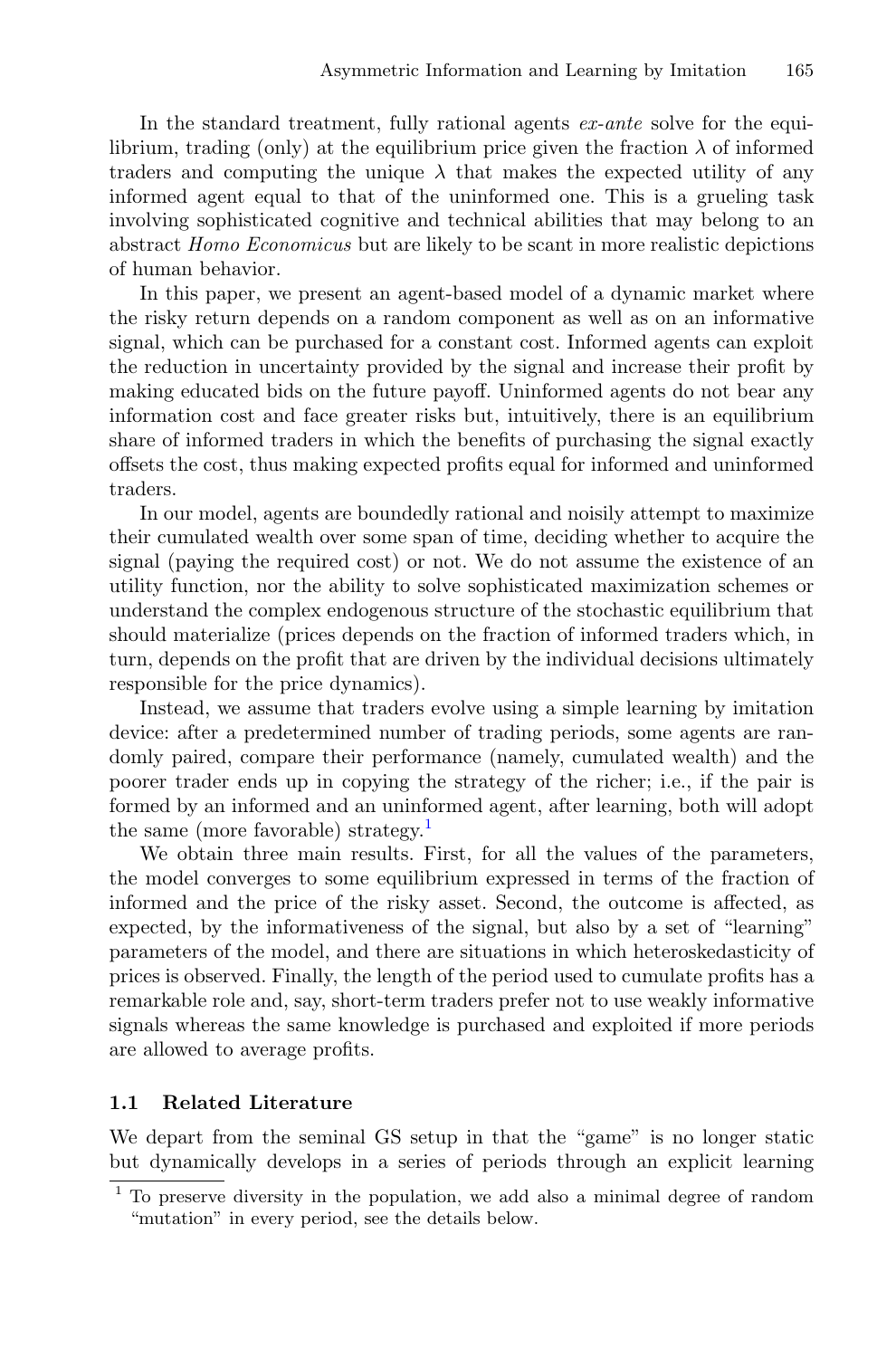mechanism. Agents learn in a very simple and robust way, by checking whether another trader makes larger profits. By contrast, Routledge [\[5,](#page--1-8)[6\]](#page--1-9) uses full-blown genetic algorithms to equip agents with sophisticated learning skills. We enrich this extant literature showing that market outcomes are affected by learning in important ways and this holds even when learning takes place in extremely simple ways (or, if you like, also when the "genetic algorithm" has no proper selection or mutation operator and crossover is replaced by sheer imitation).

Perhaps more importantly, the agents of the model do not play a sequence of repeated but otherwise identical trading games, as done previously. We introduce a market maker in charge of adjusting the future price based on the excess demand produced by the traders in the current time. Hence, in a somewhat realistic fashion, price fluctuates because of random shocks, the changing fraction of informed/uninformed traders, as well as due to price adjustments stickily incorporating imbalances in demand for the risky asset.

Our paper can be related to the vast amount of work dealing with asymmetric information in financial markets. Several scholars have explored different setups and definition of *information*: Chen et al. [\[7\]](#page--1-10), for instance, develop a model where returns are affected by the volume of Google searches of the asset ticker (the "driving force") and propose a simple three-bodies approximation of the resulting price dynamics. Billett et al. [\[8\]](#page--1-11) examine how the reduction in analysts' coverage of one stock predict worse industry-adjusted performance, due to the reduction of the information available to investors.

Recently, Krichene and El-Aroui [\[9](#page--1-12)] presents a model in which, among other features, "information" is assumed to be essentially equivalent to traders' sentiment, which can spread and has the potential to trigger herds, bubbles and crashes. We feel that the previous and non-exhaustive list of models appears to depict *knowledge* (on a specific stock), more than *information* on the returns, that is expressed through economic analysis, extent of web coverage and perceptions/sentiment of investors. In our model, the signal directly refers to the future yield and may be thought as a simplified (or, if you wish, distilled) form of the just mentioned sources of knowledge.

The article is organized as follows. Next section describes the model and provides details both on the structure of the market and on the features of the agents. Section [3](#page--1-13) presents the results of a NetLogo implementation of the model and relates the findings to the literature. We then have some concluding remarks and point out paths for future work.

### 2 The Model

Our model basically consists of two parts: a simple financial market where two assets are available and a staggered learning mechanism involving, at selected calendar dates, a random set of traders.

#### The Financial Market

We assume there are two assets in the market: a riskless asset with unit price and a risky asset, whose price  $p_t$  is determined by a market maker. While the safe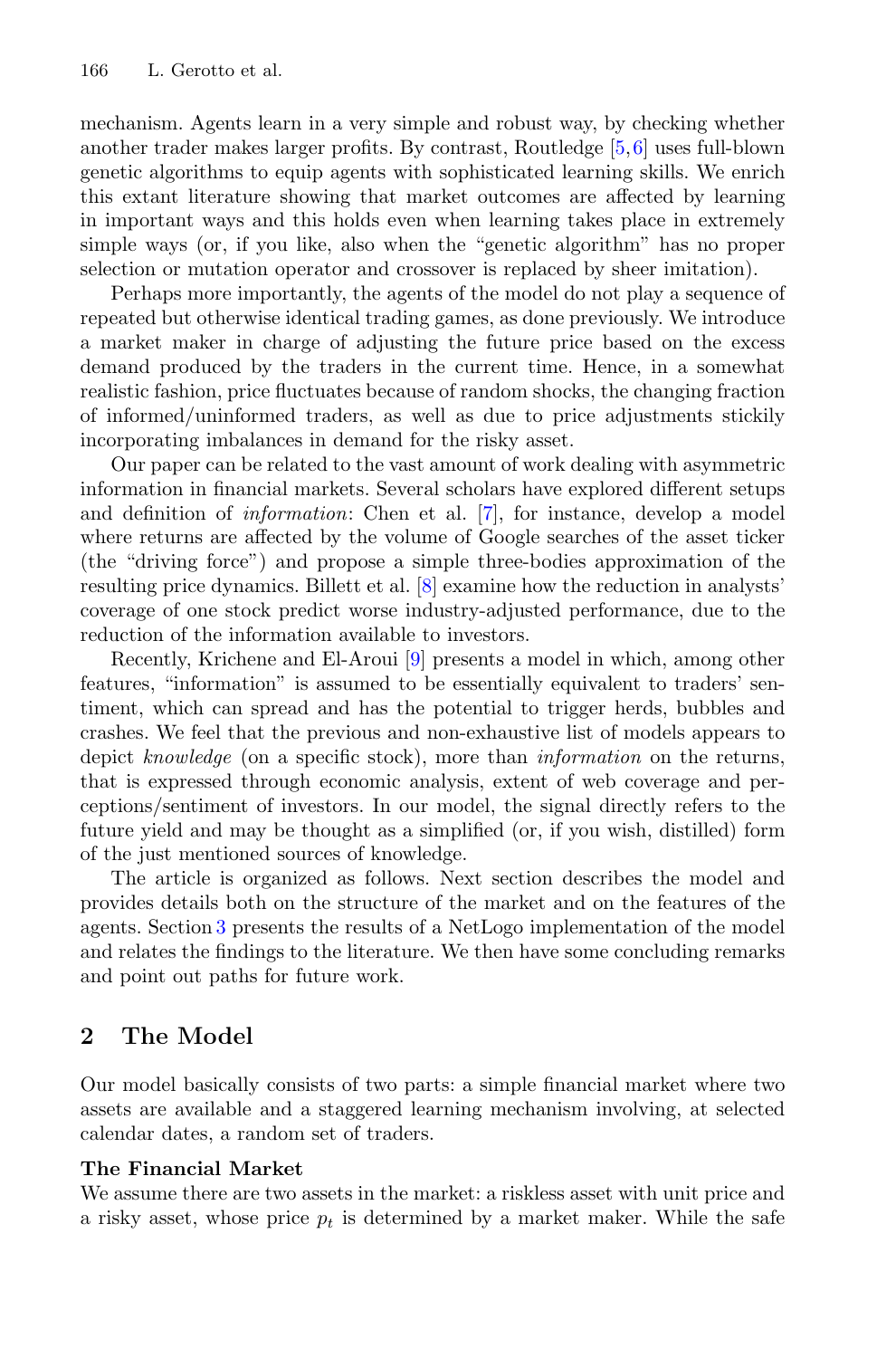asset yields as return the risk-free rate  $R \geq 1$ , the risky asset has an uncertain return  $u_t$  that can be decomposed in three components:

$$
u_t = d + \theta_t + \epsilon_t,\tag{1}
$$

where  $d \ge 1$  is a constant;  $\theta_t \sim N(0, \sigma_{\theta}^2)$  is a signal observable at the beginning of the period by paying an amount *c*; and  $\epsilon_t \sim N(0, \sigma_{\epsilon}^2)$  is an ex-ante unforecastable zero-mean shock.

The market is populated by *N* traders who can be either informed or uninformed. At the beginning of each period  $t$ , a fraction  $\lambda_t$  of traders spends c to be *informed* and learn  $\theta_t$ , whereas the remaining traders are *uninformed*.

The information set  $\Omega_t^j$  of agent *j* at time *t* can be either  $\theta_t$  or the empty set, depending on whether he is informed. Accordingly, his demand for the risky asset is determined by the following heuristic: $<sup>2</sup>$  $<sup>2</sup>$  $<sup>2</sup>$ </sup>

$$
X_t(\Omega_t^j) = \frac{E(u_t|\Omega_t^j) - p_t R}{\alpha Var(u_t|\Omega_t^j)} = \begin{cases} \frac{d + \theta_t - p_t R}{\alpha \sigma_\epsilon^2} = X_t^I \text{ if } \Omega_t^j = \theta_t\\ \frac{d - p_t R}{\alpha (\sigma_\theta^2 + \sigma_\epsilon^2)} = X_t^U \text{ if } \Omega_t^j = \emptyset \end{cases} \tag{2}
$$

Intuitively, the higher the expected excess return  $E(u_t|Q_t^j)$  with respect to the riskless asset, the higher the quantity demanded. Hence, the demand increases in *d* and, for informed traders, in  $\theta_t$ , whereas it decreases in the price *p<sup>t</sup>* and *R*, *ceteris paribus*. Under the assumption that agents are risk averse, their demand is negatively related to their degree of risk aversion  $\alpha$  and to the perceived volatility of returns  $Var(u_t|\Omega_t^j)$ . The informed agents know the signal  $\theta_t$ concerning  $u_t$ , which leads them to sell the risky asset when  $d + \theta_t - p_t R$  is negative and buy the risky asset otherwise. They do so facing a residual risk that depends on the shock  $\epsilon_t$  alone (being  $\theta_t$  known). In contrast, the uninformed trader takes a short (long) position in the risky asset if  $d - p_t R$  is negative (positive). The demand of the uninformed is typically lower than the one of the informed as the lack of knowledge of  $\theta_t$  inflates the denominator to  $\alpha(\sigma_\theta^2 + \sigma_\epsilon^2)$ . As a consequence, the trading volume of the informed is most often much bigger than the one produced by the uninformed agents. Observe that all informed agents demand the identical amount  $X_t^I$ . The same holds for uninformed quantity  $X_t^U$  that is the same for any uninformed trader.

At the end of the period, the wealths of the informed and uninformed agents are, respectively:

$$
w_t^I = (u_t - p_t R)X_t^I + (w_{t-1}^I - c)R
$$
\n(3)

$$
= \left(d + \theta_t + \epsilon_t\right) \left(\frac{d + \theta_t - p_t R}{\alpha \sigma_\epsilon^2}\right) + \left(w_{t-1}^I - c\right) R,\tag{4}
$$

<sup>&</sup>lt;sup>2</sup> This result corresponds to a simplified version of equations  $(8)$  and  $(8')$  of Grossman and Stiglitz [\[4\]](#page--1-6). Note, in particular, that our agents are not able to exploit entirely the information revealed by the price  $p_t$  on the signal  $\theta_t$  (hence, on  $u_t$ ) as for the fully rational agents in GS.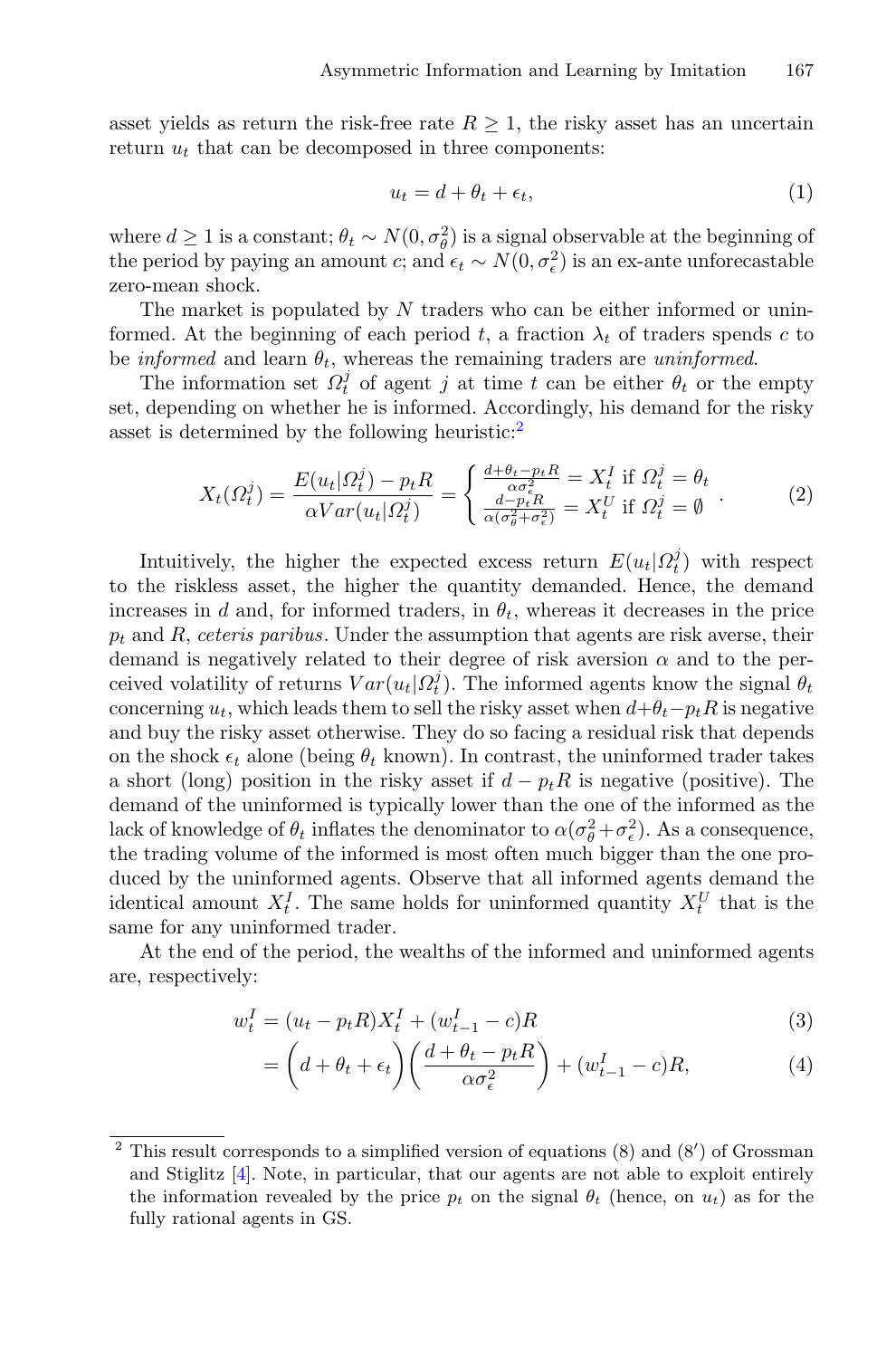and

$$
w_t^U = (u_t - p_t R)X_t^U + w_{t-1}^U R
$$
\n(5)

$$
= \left(d + \theta_t + \epsilon_t\right) \left(\frac{d - p_t R}{\alpha(\sigma_\theta^2 + \sigma_\epsilon^2)}\right) + w_{t-1}^U R. \tag{6}
$$

Once trading has occurred, the market maker reacts to any excess demand (supply) of the risky asset by proportionally increasing (decreasing) the price that will be available in the next trading period. As customarily done (see Cont and Bouchaud [\[10\]](#page--1-15)), this is a simple device to introduce a reasonable price dynamics in the model, by means of adjustments of the current price based on the magnitude and sign of the current demand imbalance.

Given the average per-trader total excess demand  $Q_t = \lambda_t X_t^I + (1 - \lambda_t) X_t^U$ at the end of the period, the market maker determines next price

$$
p_{t+1} = p_t + k(Q_t - \eta_t),
$$
\n(7)

where  $\eta_t \sim N(0, \sigma_{\eta}^2)$  is an exogenous supply shock. The value of the parameter  $k > 0$  determines the strength of the reaction of the market maker.

#### The Learning Mechanism

Staggered learning in the model is introduced assuming that from time to time agents assess their performance comparing their wealth to the one of other peers. We have two parameters in the learning mechanism: *T* is the horizon over which profits are cumulated before a learning round by imitation begins, while *h* is the number of couples of agents who compare the respective performances and eventually copy the more profitable strategy. More formally, every *T* periods, 2*h* out of the *N* agents are randomly paired. Denote by  $\mathcal{T} = \{zT, z \in \mathbb{N}\}\)$ , the set of calendar dates at which random matchings happen. For large *N*, at dates  $\tau \in \mathcal{T}$ , approximately  $h\lambda_\tau (1 - \lambda_\tau)$  out of the *h* pairs are composed by an informed and an uninformed trader.<sup>[3](#page--1-16)</sup> They compare their performance (i.e., cumulated wealth) and the poorer trader ends up in copying the strategy of the richer. As a result, after learning, they both will be either in the set of the informed or uninformed agents for the next *T* periods.

When some traders modify their strategy at time  $\tau \in \mathcal{T}$ , a change in the proportion of informed at the aggregate level follows:  $\lambda_{\tau+1}$  will be higher than  $\lambda_{\tau}$  if the informed outperformed the uninformed over the previous *T* periods, and will be lower otherwise. To avoid trivial situations in which all agents are either informed or uninformed, thus making the learning procedure useless, we conclude the process assigning a random status (Informed or Uninformed) to one agent.

Finally, in order to study the effects of the parameter *T* (the duration of the accumulation period), after learning has taken place all agents start from the

<sup>3</sup> Clearly, if the pair is formed by two agents that were equally informed or uninformed in the last *T* periods, no change happens as both members in the couple have the same wealth.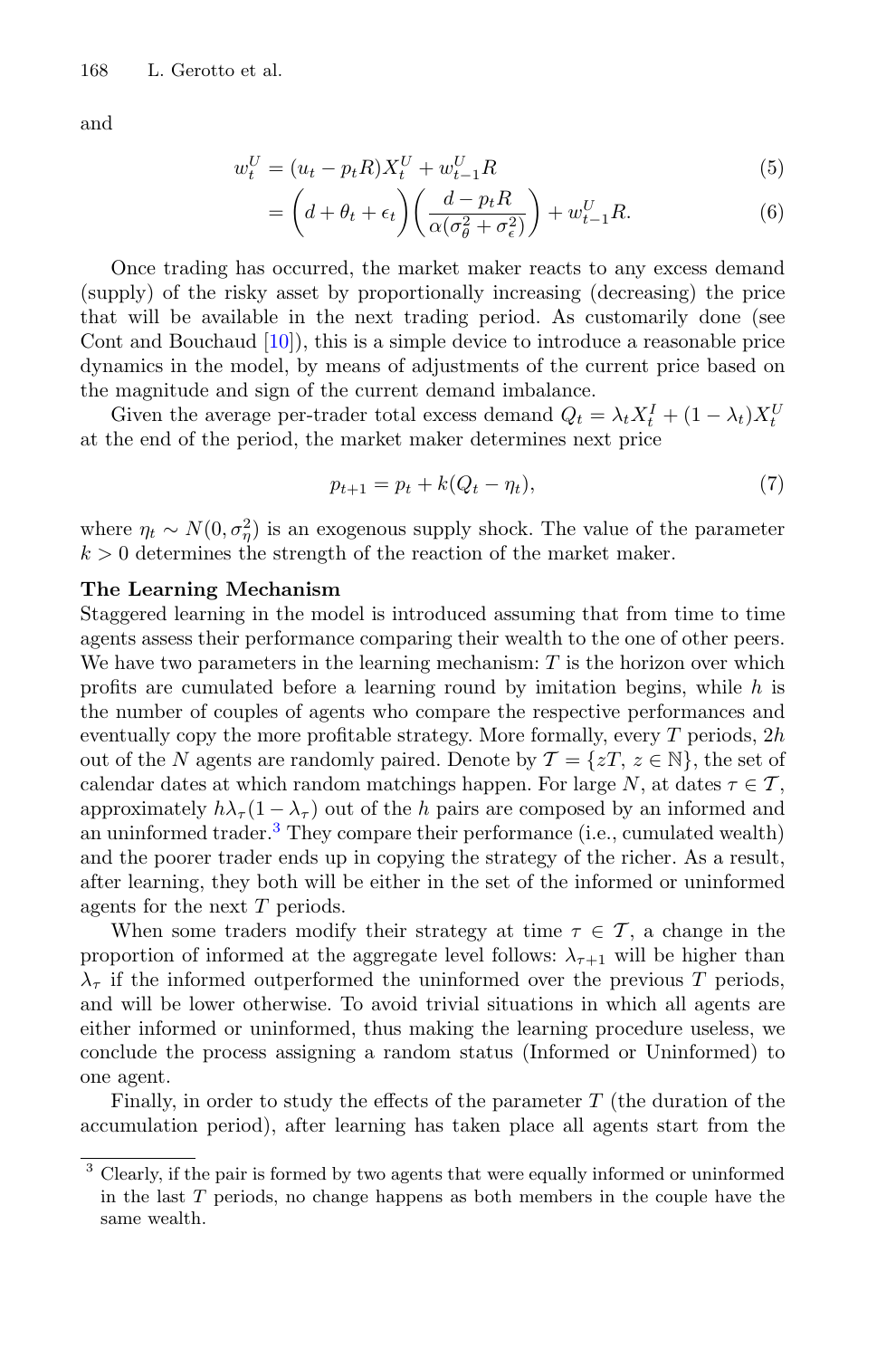same wealth level  $w_0$ , i.e. all the previous gains and losses are reset (or wealth) is entirely consumed, if the reader prefers an equivalent interpretation).

It is worth pointing out that the previous learning mechanism is, basically, a crude learning by imitation procedure requiring very little sophistication on the part of the agents, who are only assumed to be able to know, every once in a while, the wealth of a peer and whether he has been paying to obtain information in the (recent) past. We believe this is a cognitive plausible representation of agents and does not require the precise understanding of the endogenous equilibrium possibly arising or, say, the skills needed to maximize a utility function. Even if there are technical and conceptual similarities with genetic algorithms (whose variety is, incidentally, sweeping), our setup is greatly simplified as selection is totally random and independent of fitness and the crossover operator is replaced by sheer imitation.

Summarizing, we can argue that the equilibrium  $(\lambda, p)$  emerging in our model, expressed in terms of proportion of informed traders and price of the risky asset, is surely reachable by boundedly rational agents supported by a credible and simple learning heuristic. In the remainder of this article, we will analyze by means of simulation the behavior of the model and the properties of the equilibrium for different configurations of the parameters.

#### 3 Results

We present here the results of many simulations of the model that was coded in NetLogo, see Wilensky [\[11\]](#page--1-17). The parameters of the model belong to two main sets. The first one is related to structural features including  $d, R$ , the information cost *c* and the variances  $\sigma_{\epsilon}^2$  and  $\sigma_{\theta}^2$ . The second group of parameters are associated to the learning procedure: the horizon *T* and the number of couples *h*. In what follows, we assume the individual parameter  $\alpha$ , the risk aversion of the agents, to be constant across the population.

We run 27000 simulations for 10000 periods,<sup>[4](#page--1-18)</sup> setting  $N = 1000, d =$ 1.1,  $R = 1.01$  and systematically allowing  $\sigma_{\epsilon}^2, \sigma_{\theta}^2$  to take all the values in  $\{0.03, 0.06, ..., 0.30\}, c \in \{0.1, 0.2, ..., 0.5\}, T \in \{1, 4, 16\}, h \in \{15, 30\}$  and  $\alpha \in \{1, 2, 3\}$ . We check for the absence of transient effects in the simulations, running the experiments beginning with a fraction  $\lambda_0$  of informed agents in *{*0*.*3*,* 0*.*5*,* 0*.*7*}* .

To ease exposition, we define a benchmark model in which  $\alpha = 2, \sigma_{\epsilon}^2 =$  $0.06, \sigma_{\theta}^2 = 0.09, c = 0.3, T = 1, h = 15, \lambda_0 = 0.5, k = 0.05, \sigma_{\eta}^2 = 0.005$  $0.06, \sigma_{\theta}^2 = 0.09, c = 0.3, T = 1, h = 15, \lambda_0 = 0.5, k = 0.05, \sigma_{\eta}^2 = 0.005$  $0.06, \sigma_{\theta}^2 = 0.09, c = 0.3, T = 1, h = 15, \lambda_0 = 0.5, k = 0.05, \sigma_{\eta}^2 = 0.005$ . Figure 1 depicts the time series of prices and the evolution of  $\lambda_t$  in a representative run of the benchmark case. The average price in this specific simulation is 1.091 and  $\lambda$  fluctuates around an average value of 0.57.

Table [1](#page--1-20) shows the estimate of the mean and standard deviation of the stationary distribution of the random variables  $p^*$  (equilibrium price) and  $\lambda^*$ . We denote them, respectively, by  $\mu_p$  and  $\sigma_p$  (for price) and  $\mu_\lambda$  and  $\sigma_\lambda$  (for the

<sup>&</sup>lt;sup>4</sup> For simulations involving  $T = 16$ , 12000 periods.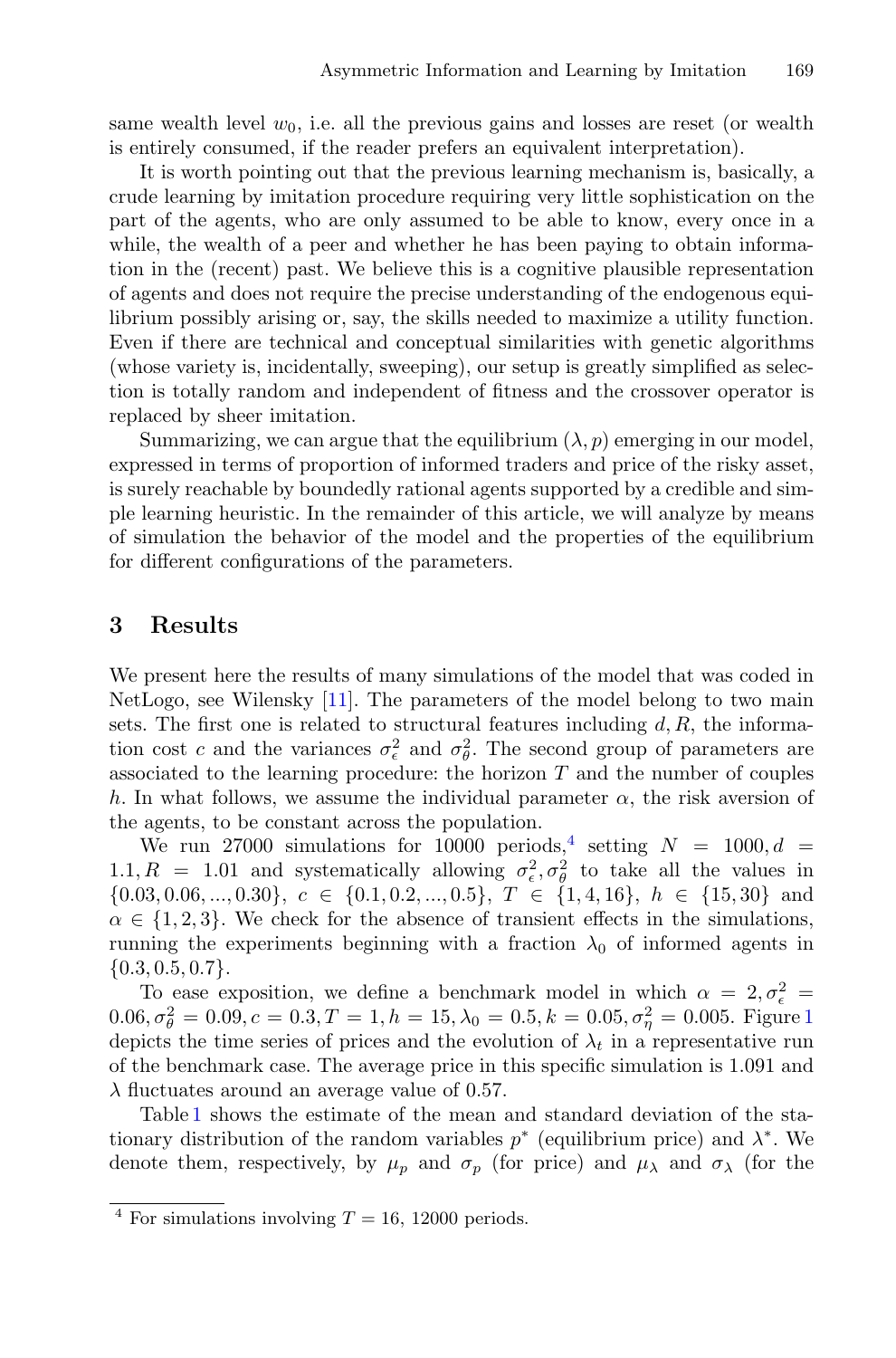

Fig. 1. Price  $p_t$  (black, left axis) and fraction of informed traders  $\lambda_t$  (red, right axis) in the benchmark configuration  $(\alpha = 2, \sigma_{\epsilon}^2 = 0.06, \sigma_{\theta}^2 = 0.09, c = 0.3, T = 1, h = 15, \lambda_0 =$ 0*.*5) (Color figure online)

fraction of informed). The table displays results obtained in the benchmark configuration, as well as in other situations in which one parameter alone is tilted with respect to the benchmark.

Table 1. Main outcomes of the model for the benchmark configuration and selected variations. Every entry in the table is the average of 6 independent simulations (3 values for  $\lambda_0 \times 2$  values for h. Each row shows the sample mean and the standard deviation of the stationary distribution of price and of the share of informed traders

|                                           | $\mu_p$ | $\sigma_p$                               | $\mu_{\lambda}$ | $\sigma_{\lambda}$ |
|-------------------------------------------|---------|------------------------------------------|-----------------|--------------------|
| Benchmark   1.089   0.091   0.557   0.168 |         |                                          |                 |                    |
| $\alpha = 1$                              |         | $1.089 \mid 0.239 \mid 0.958 \mid 0.015$ |                 |                    |
| $\sigma_{\theta}^2 = 0.12$                |         | $1.091$   0.160   0.925   0.024          |                 |                    |
| $c=0.4$                                   |         | $1.089 \mid 0.038 \mid 0.111 \mid 0.039$ |                 |                    |

The time-average of the price is remarkably close to  $d/R = 1.089$  for all our simulations and all cases depicted in Table [1.](#page--1-20) Indeed, the mean aggregate demand in Eq. [\(2\)](#page--1-21) is proportional to  $d - Rp$  for all traders and any prolonged deviation of *p* from *d*/*R* is corrected by the market maker, who would detect and act on any sustained imbalance. In the benchmark case (first row), approximately 56% of traders are informed at each period, with the presence of oscillations that are visible in Fig. [1,](#page--1-19) as well as in the standard deviation  $\sigma_{\lambda}$  taking the value 0.17.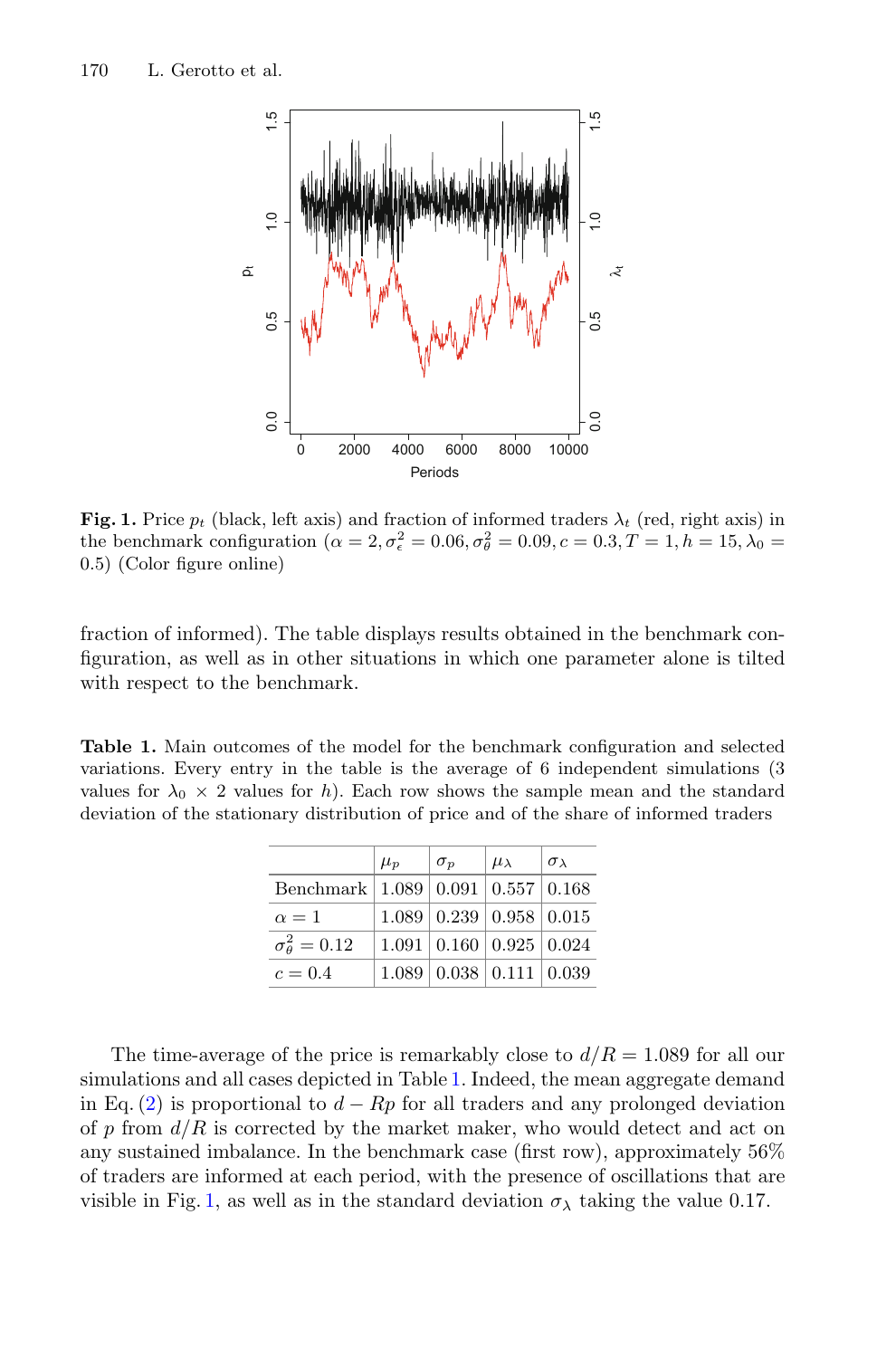A further point is related to the heteroskedasticity in prices: it can be seen in Fig. [1](#page--1-19) that the standard deviation of prices is high in every time interval featuring an high share of informed individuals,  $\lambda_t$ . The intuition is that if a large portion of traders acquires the information  $\theta_t$  and acts accordingly, high pressure (either upward or downward) is put on prices. Conversely, if only a few individuals have superior information, they exploit the signal without heavily affecting the market.

Table [1](#page--1-20) also exemplifies other general and sensible outcomes of the model. Other things being fixed, less risk-averse traders (with  $\alpha = 1$ ) acquire the information in over 95% of cases. Raising  $\sigma_{\theta}^2$  to 0.12 (third row) makes the signal more informative and appealing, thus raising  $\mu_{\lambda}$  from 0.56 to 0.93. As expected, if the cost is increased from 0.3 to 0.4 (fourth row), the fraction of informed traders drops to about 11%.

One of the most interesting features of the model is the relationship between  $\mu_{\lambda}$ , the "informativeness" of the signal,  $\sigma_{\theta}^2$ , and the baseline level of the idiosyncratic noise,  $\sigma_{\epsilon}^2$  $\sigma_{\epsilon}^2$ . In Fig. 2 we plot the average equilibrium fraction of informed agents as a function of  $\sigma_{\theta}^2$ , for different values of  $\sigma_{\epsilon}^2$ .



**Fig. 2.** Equilibrium fraction of the informed agents as a function of  $\sigma_{\theta}^2$ , for  $\sigma_{\epsilon}^2$  = 0.06, 0.12, 0.18. The thick point represents the benchmark configuration ( $\alpha = 2, \sigma_{\epsilon}^2 =$  $0.06, \sigma_{\theta}^2 = 0.09, c = 0.3, T = 1$ ). (Color figure online)

Without doubt, scarcely informative signals lead to small values of  $\mu_{\lambda}$  and, conversely, increasing  $\sigma_{\theta}^2$  to substantial levels (with respect to  $\sigma_{\epsilon}^2$ ) ultimately pushes the fraction of the informed ones to very high values approaching, but never reaching, 100%. Comparing the left solid line with the right dashed one, for instance, it can be seen that tripling  $\sigma_{\epsilon}^2$  for a given informativeness, greatly reduces the number of informed traders. This follows from the reduced utility of the signal embedded in a setup where the background noise is prevalent. In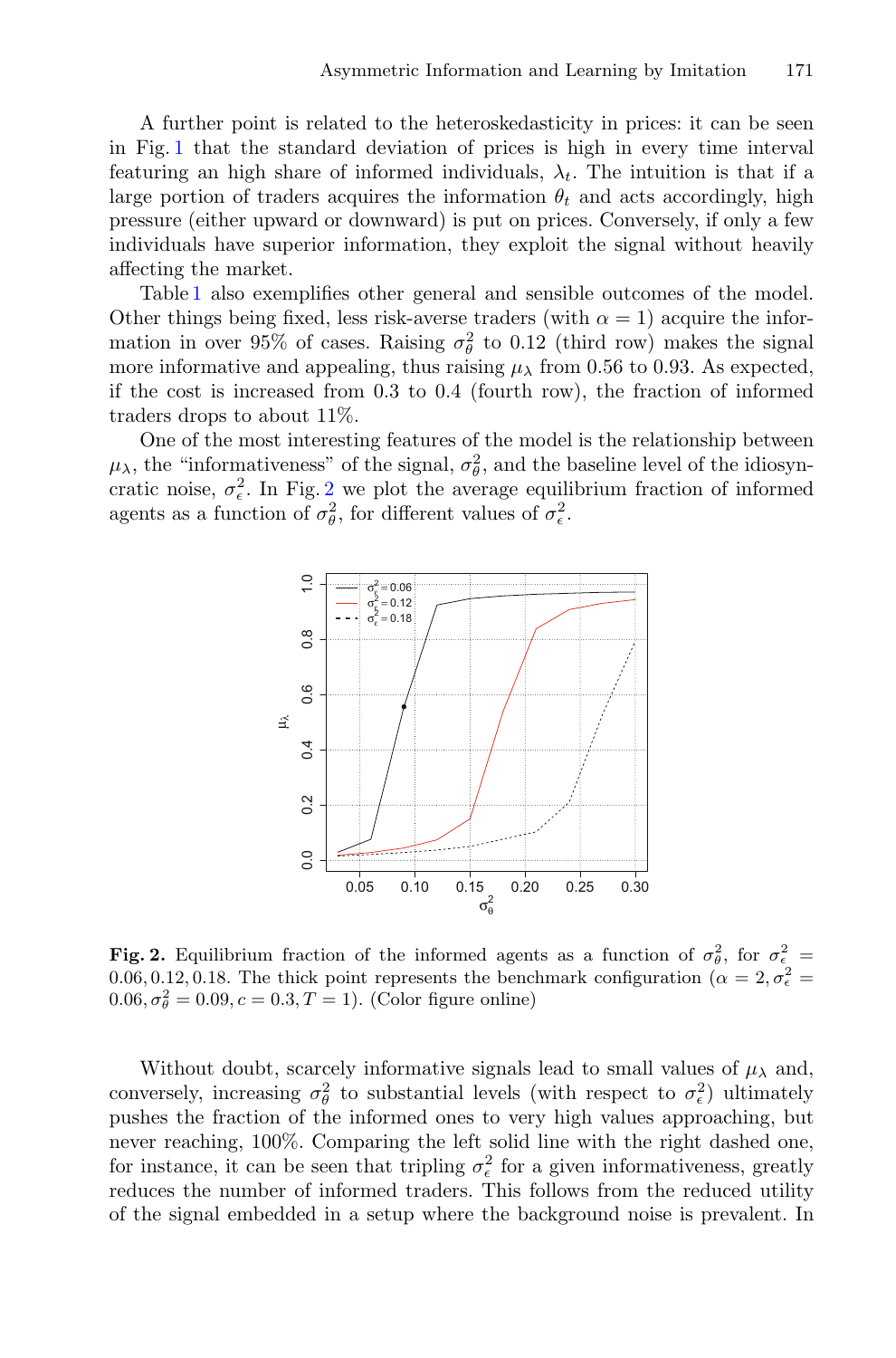Fig. [3,](#page--1-23) we further investigate how  $\mu_{\lambda}$  depends on  $\sigma_{\epsilon}^2$  and  $\sigma_{\theta}^2$ , plotting the set of couples of the parameters for which  $\mu_{\lambda}$  takes the values 0.1, 0.5 and 0.9, respectively (i.e., we plot three contour levels of the function  $\mu_{\lambda}(\sigma_{\epsilon}^2, \sigma_{\theta}^2)$ , keeping fixed all the other parameters at the level taken in the benchmark case).



Fig. 3. The set of  $(\sigma_{\epsilon}^2, \sigma_{\theta}^2)$  where  $\mu_{\lambda}$  takes the values 0.1, 0.5 and 0.9 (from right to left). The thick point represents the benchmark case and, for example, when  $\sigma_{\epsilon}^2$  and  $\sigma_{\theta}^2$  are 0.10, we have  $\mu_{\lambda} \sim 10\%$ 

The rightmost line, relative to combinations for which  $\mu_{\lambda} = 10\%$ , shows that very few traders acquire the information when the informativeness is about the same size of the background noise (for the given values of the other parameters). The steeper leftmost line depicts configurations in which 90% of the agents are informed: this roughly occurs when  $\sigma_{\theta}^2$  is about the double of  $\sigma_{\epsilon}^2$ . More importantly, the almost linear shape of the three contour lines strongly suggests that the signal-to-noise ratio  $\rho = \sigma_{\theta}^2 / \sigma_{\epsilon}^2$  is crucial in shaping the emerging equilibrium. For instance, whenever  $\rho = 3/2$ , we obtain  $\mu_{\lambda} \sim 50\%$  (or, put differently, one in two agents buys the signal). Essentially, and rather sensibly, it looks as if the important thing in a market where information is costly is the signal-to-noise ratio faced by the traders (and not the peculiar variances of the sources of noise determining the dividends paid by the risky asset).<sup>[5](#page--1-24)</sup>

We turn then to another significant insight provided by the extended set of simulations we have run. An increase in the time *T* between two learning rounds has a deep effect on the outcomes. Recall that *h* traders are randomly paired with other agents every *T* periods and learn by imitation, copying the behavior

 $^5$  It should be stressed that the result obviously depends also on the other parameters, say  $\alpha$  and  $c$ , but the conclusion that the signal-to-noise ratio plays an important role robustly holds for all the combinations we have simulated (specific details are not discussed for brevity).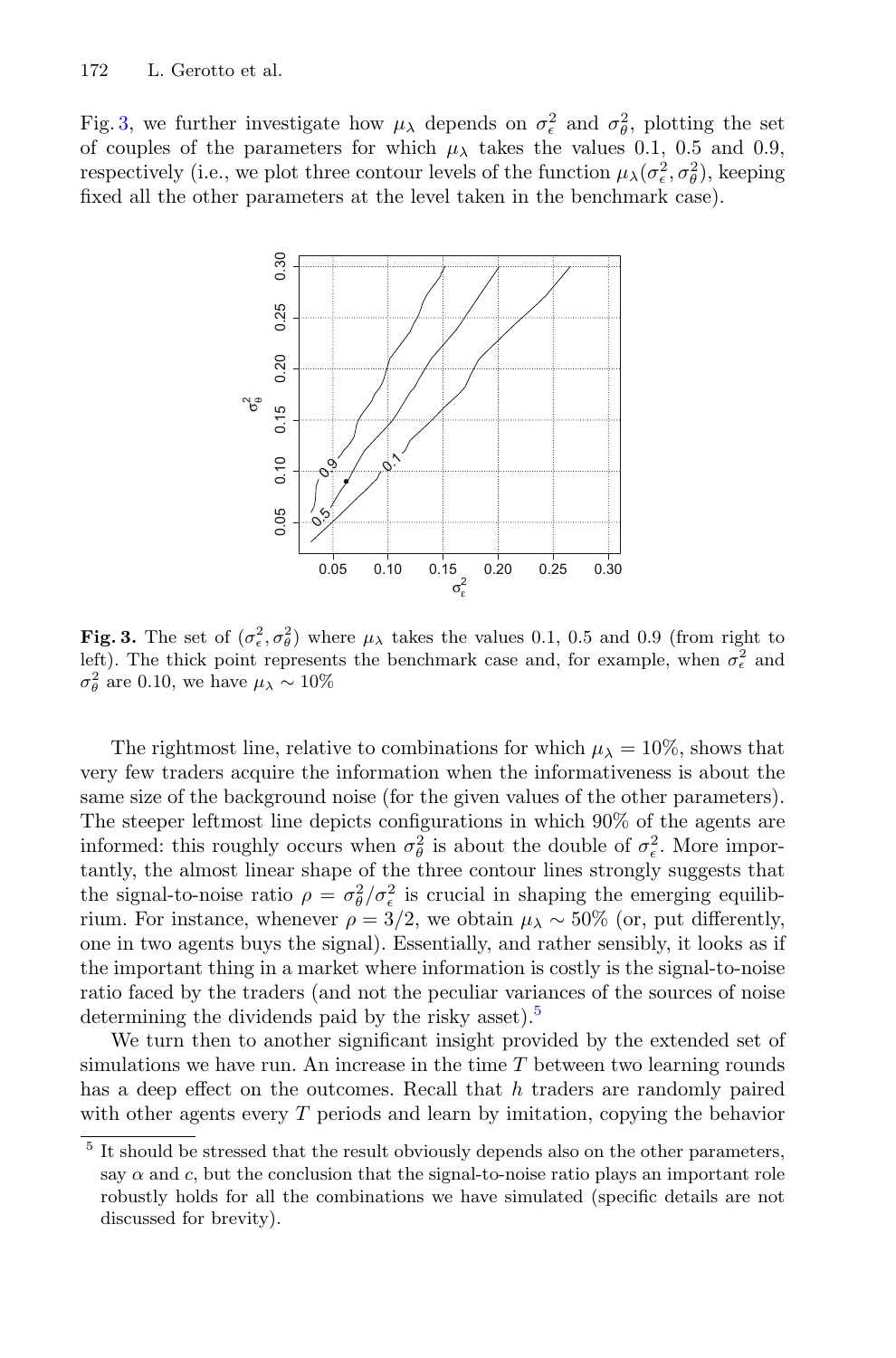

Fig. 4. Equilibrium fraction of the informed agents as a function of  $\sigma_{\theta}^2$ , for  $T = 1, 4, 16$ . The thick point represents the benchmark configuration ( $\alpha = 2, \sigma_{\epsilon}^2 = 0.12, \sigma_{\theta}^2 = 0$  $0.09, c = 0.3, T = 1$ 

of the peer if the accumulated wealth over *T* periods proves to be higher. So far we have discussed the case  $T = 1$ , corresponding to a market populated by short-term traders, who revise their decision to buy (or not to buy) the signal based on the profits gained in a single period. Figure [4,](#page--1-25) resembling what was done in Fig. [2,](#page--1-22) depicts the average equilibrium fraction of informed agents as a function of  $\sigma_{\theta}^2$ , for different values of *T*. For this analysis, we alter the benchmark configuration setting  $\sigma_{\epsilon}^2 = 0.12$  (see the red line in Fig. [2\)](#page--1-22) to help the reader spot the increase in  $\mu_{\lambda}$  implied by an increase in *T*. Observe, for instance, the thick point in the figure where less than 10% of traders acquire the information when  $T = 1$ : keeping the other parameters fixed, it suffices to raise *T* from 1 to 4 to boost the number of the informed ones to over 60%. The effect is much stronger if  $T = 16$ , a situation in which  $\lambda$  abruptly increases to almost 100% as soon as the informativeness  $\sigma_{\theta}^2$  reaches 0.09.

Even though a greater *T* may be somewhat interpreted in terms of "stubbornness" on the part of the agents, who insist in using their strategy and less frequently try to learn from their peers, an alternative explanation is in order: if learning takes place less frequently, traders have more time to learn whether the signal is, on average, worth the cost. In the present setup, the second effect is clearly predominant over the first and the benefits of slower (and more accurate) learning outweigh what can be gained with frequent (but necessarily noisier) assessments of trading performances.

Our findings highlight that weakly informative signals, which will not be acquired if short-term gains are sought for, are nevertheless valuable in the long run (i.e., provided that multiple periods are considered and used to average the profits and adjust behaviour). A similar idea was presented in the seminal paper on the Santa Fe Artificial Stock Market, Arthur et al. [\[12\]](#page--1-26), in which it is pointed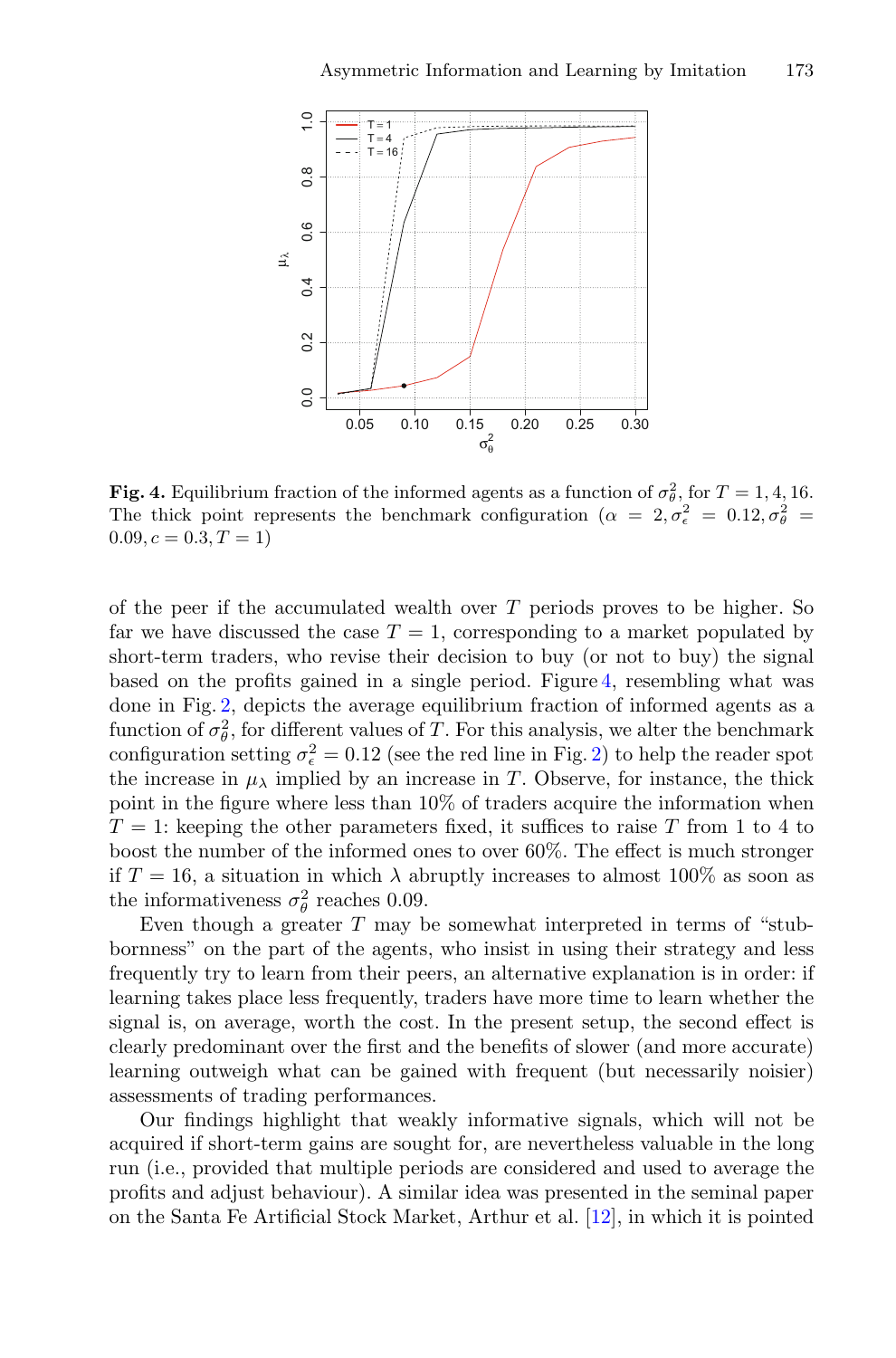out that "where investors explore alternative expectational models at a low rate, the market settles into the rational-expectations equilibrium", whereas highfrequency exploration leads to more hectic behavior, with rich psychology and "technical trading emerges, temporary bubbles and crashes occur". In a related fashion, fast revisions of the decision to acquire information in our model lead to episodic adoption of the signal, volatility bursts and reduced use of aggregate information; on the contrary, slow learning with larger *T* increases the fraction of traders who get and use the information and, in this sense, produces what can be deemed as more rational outcomes.

# 4 Conclusions

The model presented in this paper features boundedly rational agents who have the option to acquire a costly informative signal on the return of the risky asset. Paying for the information would make predictions more accurate and reduce the residual risk, increasing the traded volume. Uninformed agents, on the contrary, face greater uncertainty and typically buy or sell less but do not bear any additional cost. Some agents in the population learn by imitation whether their choice to get (or not to get) the information is convenient by comparing their profits every *T* periods with the ones of another peer.

We have shown that, similarly to Grossman and Stiglitz [\[4](#page--1-6)], the model converges to an equilibrium where stationary distributions for the price and the fraction of informed traders can be described. Numerical simulations demonstrate how the adoption of information increases with the informativeness of the signal or, more precisely, with the signal-to-noise ratio. Moreover, less information is used by more risk-averse agents and when the signal is more costly.

The volatility of the price, which is adjusted by a market maker based on the excess demand, is not constant and notably depends on the fluctuation of the fractions of informed, as a larger (smaller) magnitude of returns is observed on average when  $\lambda$  is big (small). The channel through which high values of  $\lambda$ cause large shocks is the larger volume of trades prompted by informed agents.

Finally, we have shown how the interval *T* between two learning rounds affects the equilibrium dynamics. An increase in *T* effectively results in slower learning, a situation where traders stick to the same strategy in a stubborn way for several periods, apparently renouncing the frequent opportunity to revise their strategy. However, slow learning also gives the chance to assess the value of the signal in a much more accurate (and less noisy) way. In our model, the latter effect prevails on the former and a larger *T* gives rise to markets where (many) more agents acquire the signal, suggesting that even weakly informative signals can be profitable if the trading gain they produce is assessed over a long horizon.

Further research would be needed to clarify how the market structure affects the results that, in the present framework, are mainly driven by the signal-tonoise ratio and by the frequency with which learning is activated. Indeed, the market maker used in the model adjusts the price only after demands are revealed